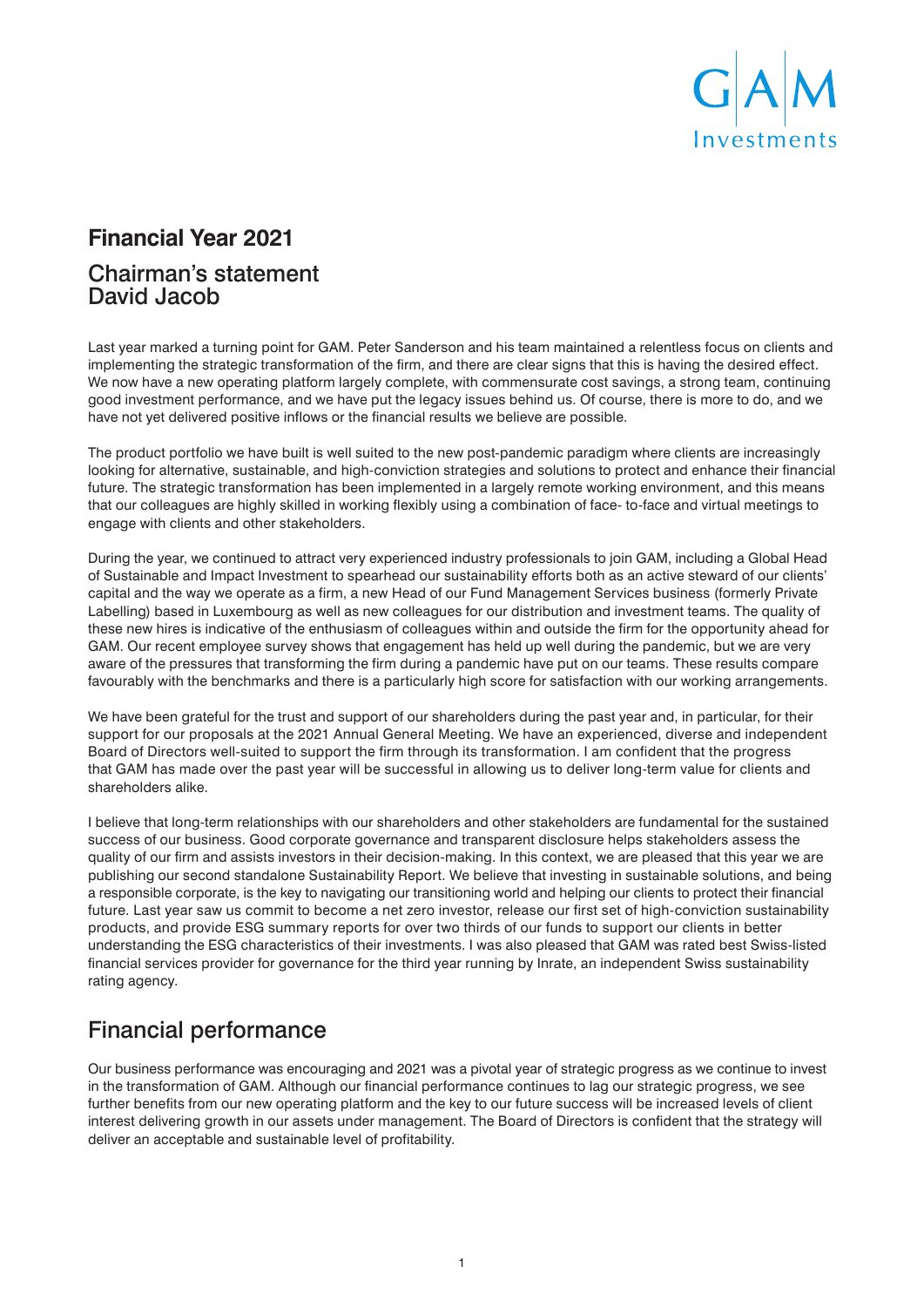The management team have delivered a further CHF 15.5 million of savings in fixed personnel and general expenses to add to the total cost savings of CHF 71.6 million in 2020 and CHF 57.8 million in 2019. In addition to streamlining our business, we have seen continuing strong performance from our investment teams with 68% of AuM performing above their benchmark over three years, which has driven client momentum and net inflows into our equities strategies for five consecutive quarters. However, despite this progress, for the third consecutive year, we will not be awarding any variable compensation to our Group Management Board members, reflecting the continuing financial underperformance. Our dividend policy remains unchanged with at least 50% of underlying net profit to be distributed to shareholders. However, recognising GAM's underlying loss in 2021, the Board of Directors proposes to shareholders that no dividend be paid for the financial year 2021.

#### Looking ahead

I am proud of what has been achieved by Peter Sanderson and his team, and the Board continues to have confidence that the strategy will deliver sustainable value for our shareholders. However, the current level of assets under management, means that it is appropriate to make an adjustment to our financial targets. By the end of the full year 2024, we now believe we can achieve an underlying profit of at least CHF 50 million, an operating margin of between 20%-30%, and an unchanged compensation ratio target of between 45%-50%. We will continue to drive efficiency gains to assist meeting these revised targets, but I am optimistic that they are realistic and are only a staging post en route for a destination that will see GAM deliver strong sustainable returns for our shareholders.

The continued collaborative spirit, tenacity, and determination of everyone at GAM remains remarkable and the Board is very grateful for their efforts. I would also like to thank our shareholders for their continued support and patience as we put GAM in the best position to deliver for our clients and generate sustainable financial returns for our shareholders.

With best regards,

David Jacob Chairman

16 February 2022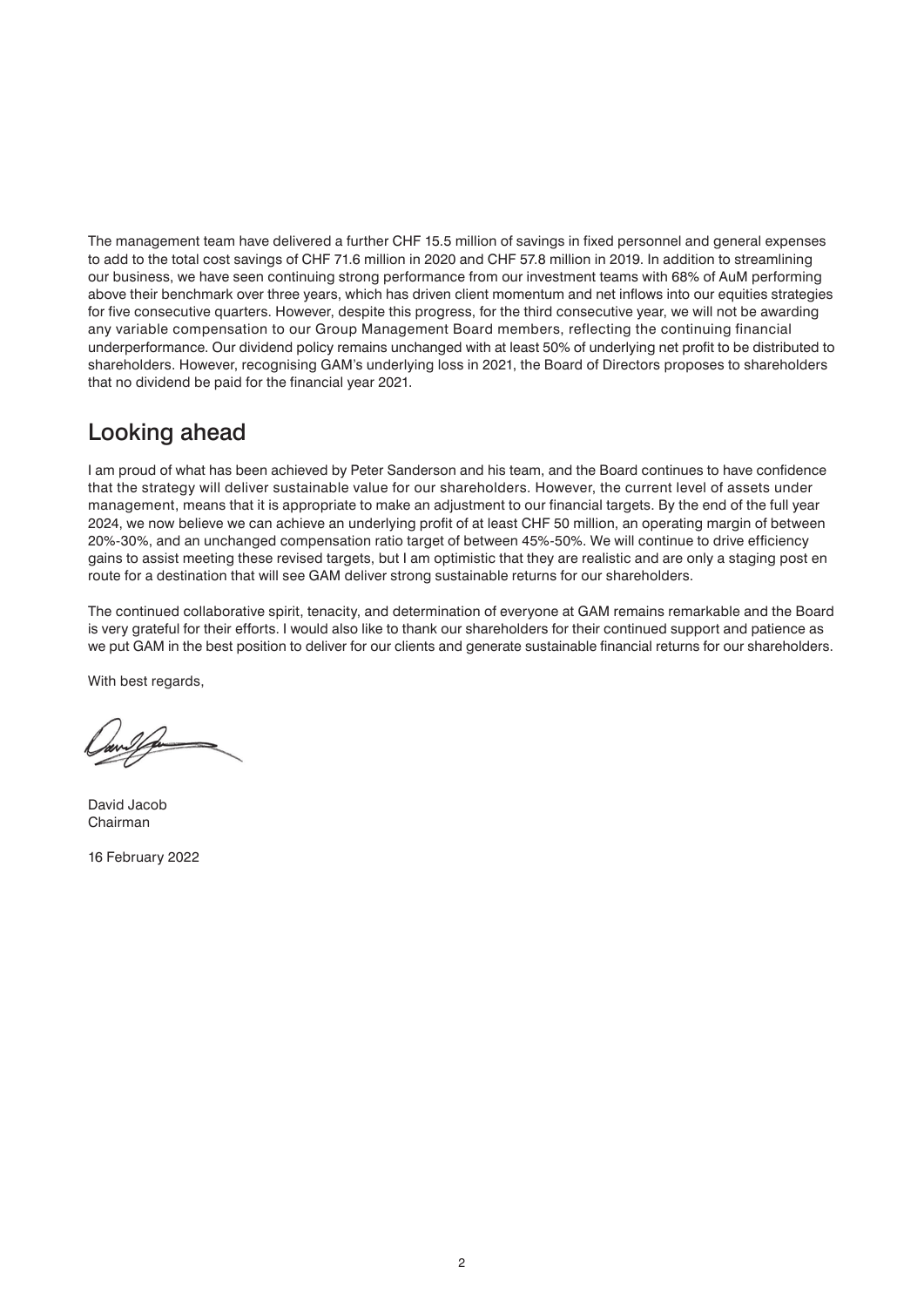## **Group Chief Executive's letter**

#### Peter Sanderson

I write to you following a pivotal year of strategic progress for GAM. Although we are yet to achieve the financial results we believe are possible, I believe we are in an excellent position to deliver for our clients and grow our business in the new paradigm which is emerging from the pandemic. We are seeing an increased appetite for actively managed alternative, sustainable and high-conviction strategies and solutions. This plays to our strengths of delivering results beyond the ordinary, by thinking beyond the obvious. Our strategic progress puts us in a good position to capture these growth opportunities through our three core businesses: Investment Management, Wealth Management and Fund Management Services (formerly Private Labelling).

# Transforming GAM

Over the past two years, we have continued to transform GAM. Our governance, risk and control frameworks have been enhanced, our technology platforms have been modernised, the business model has been simplified and we have invested in the people and products that will enable us to grow. We have also put the issues of the past behind us with the settlement reached with the UK Financial Conduct Authority in December 2021. We have evolved our governance and culture to embed the lessons learned from that period. We now have state-of-the-art systems and robust processes that allow us to deliver excellent service to our clients and to support growth. Our focus is now on excellence across our business while always striving for further operational improvements and cost savings as we refine and develop our business.

### Pivoting to growth

In 2021, we saw strong recovery in investment performance from our fixed income strategies and continued good performance from our equities strategies. Client interactions have been very positive and have translated into net inflows into equities in 2021 leading to increased diversification. We have added new sustainable strategies to our product portfolio and strengthened our high-performing global equities team. We appointed a Global Head of Sustainable and Impact Investment to spearhead our sustainability efforts and a new Head of Fund Management Services who is focused on revenue growth using the full suite of GAM capabilities in response to client demand for an enhanced offering. We also announced an increased focus on Wealth Management with new leadership through internal mobility. We have reinforced our distribution and sales team with a new Head of Global Consultant Relations and new team members in Asia, Europe, and the USA.

We were also proud to have been recognised with a number of awards during 2021, which reflects both the strength of our client offering and our talented and diverse colleagues. Among these was an award from Citywire recognising the high proportion of our clients' assets managed by women, two awards for a single manager at the Investment Week Women in Investment Awards and two awards for our systematic products at the HFM European Quant Performance Awards.

All these factors have contributed to continuing strong levels of conversations with long-standing and potential clients, more opportunities to pitch investment proposals and subsequent client inflows. This encouraging picture has been obscured by outflows resulting in a reduction of concentration in some of our larger fixed income strategies. This reflects weaknesses across the sector and the relative underperformance of some of our strategies, not yet offset by the diversification of inflows into our equities strategies.

# Delivering excellence through our new operating platform

During 2021, we began to leverage our new operating platform to provide enhanced client service and operational synergies. The new platform is now in operation across all equity and most fixed income portfolios in Investment Management to complement the existing platform in our Fund Management Services business; the remaining portfolios will be integrated during 2022. We have also implemented a new platform for our Wealth Management business and new systems for our Human Resources and Finance functions.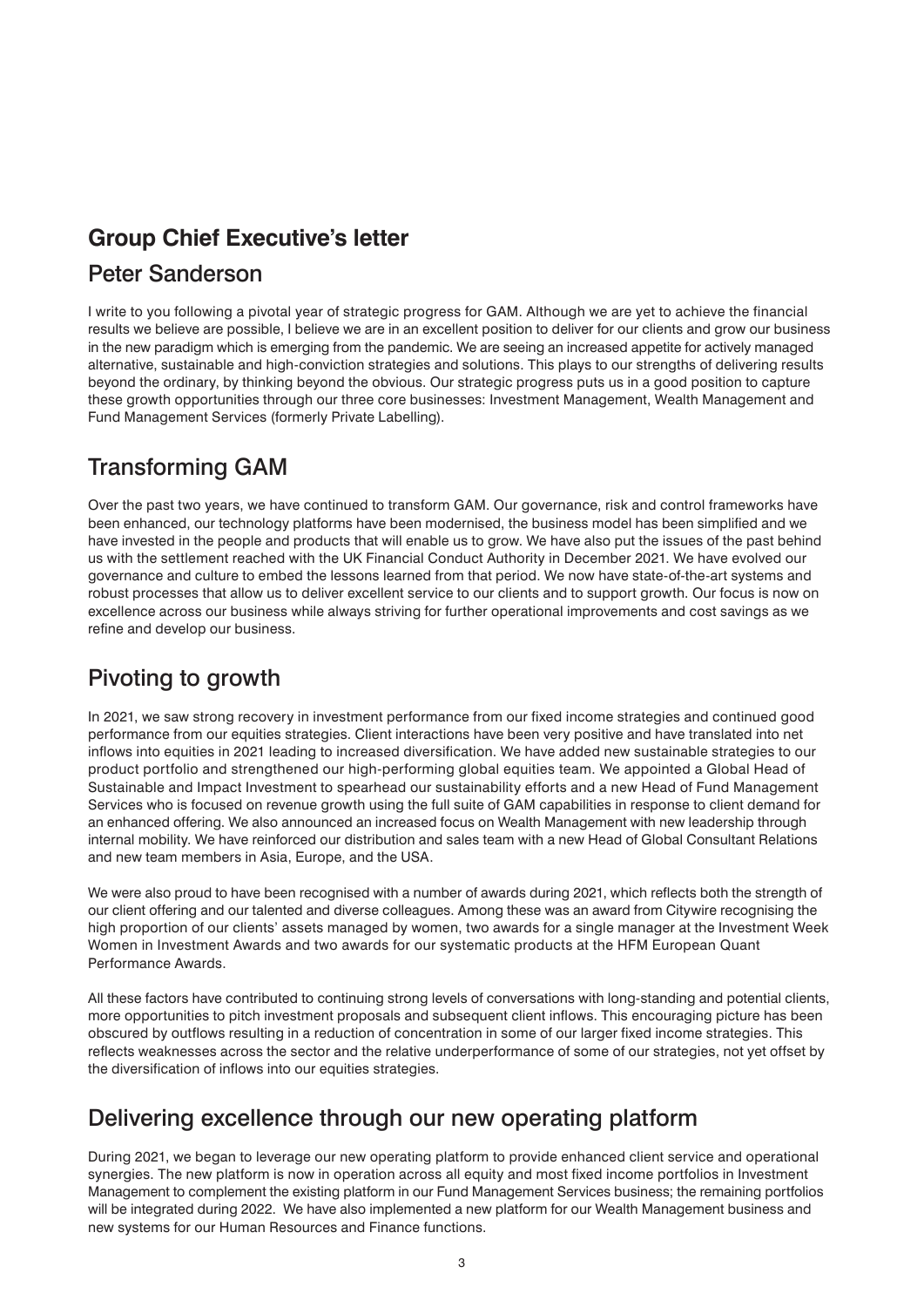#### Further enhancing transparency

During 2021, we further enhanced our reporting to demonstrate accountability and build trust with all our stakeholders. We published our first-ever standalone Sustainability Report and an enhanced Stewardship Report as well as ESG summary reports for more than two thirds of our funds. At the end of the year, we reached a settlement with the UK Financial Conduct Authority concerning the operation of the conflicts of interest framework for our UK subsidiary GAM International Management Limited (GIML). In our announcement, we reminded the market that after the Absolute Return Bond funds were put into liquidation in 2018, we were able to return on average more than 100% of their value to clients. Since then, we have significantly strengthened our senior management, governance, control frameworks, policies, and training to ensure that all lessons learned from that period are fully embedded into our firm and culture. In this context, it was pleasing to see that GAM was rated best Swiss-listed financial services provider for governance for the third consecutive year by Inrate, an independent Swiss sustainability rating agency.

#### Smooth execution of operational changes

During the year, we also successfully managed some significant operational changes to better align our business to client demand. In March, we announced the orderly wind down of our supply chain finance fund, and we have just made the final payment which has seen clients receive over 100% of their investment. In April, we announced the realignment of our systematic capabilities and in September, we decided to close some of our long-short strategies. During the year, we merged a number of our European legal entities to create a simplified branch structure. The smooth execution of these changes was a reflection of the highly collaborative and supportive culture at GAM.

#### Our financial performance

We have continued to invest in transforming the business and have seen financial performance slightly improve with a reduced underlying loss of CHF 9.6 million for FY 2021 as compared to CHF 14.9 million for FY 2020. Our investment in these transformational changes have helped deliver CHF 15.5 million cost savings in fixed personnel and general expenses in 2021 and exceeded our guidance. This adds to the CHF 71.6 million of total expenses saved in FY 2020.

Our strategic progress in 2021 has put us in a good position to grow the firm. We believe that GAM will be able to deliver strong financial results, but we have revised our targets in the light of our current assets under management. We will continue to drive efficiency gains to help meet these revised targets and deliver sustainable returns for our shareholders.

#### Moving forward with confidence and unwavering focus on clients

We have made good strategic progress during 2021, thanks to the efforts of all my colleagues. This was achieved against the challenging backdrop of the pandemic but, with a highly committed leadership team, a deep bench of talented colleagues, a new operating platform together with great products and solutions for our clients, GAM has a powerful formula for success. Now that we have put the legacy issues behind us, we can move forward with confidence thanks to the hard work, unwavering focus on clients and dedication of the whole GAM team. I would like to thank all our stakeholders for their commitment and loyalty to GAM.

During 2022, I am looking forward to ensuring that GAM can deliver on our purpose to protect our clients' financial future and restoring value for our shareholders by focusing on what makes us different: thinking beyond the obvious.

With best regards,

Peter Sanderson Group Chief Executive Officer

16 February 2022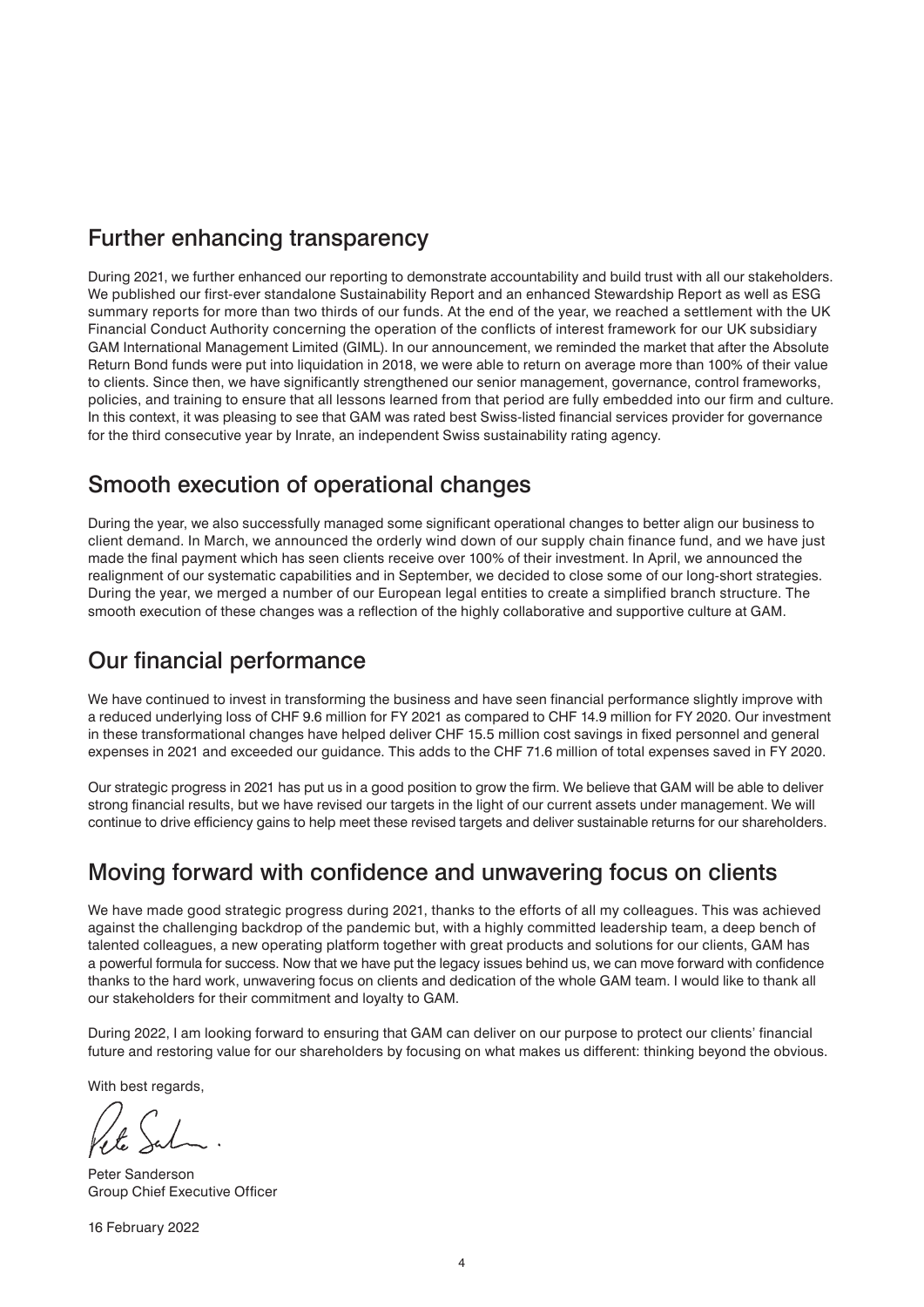# **KEY FIGURES 2021 (CONSOLIDATED)**

#### Income statement

|                                         | 2021             | 2020             | Change         |
|-----------------------------------------|------------------|------------------|----------------|
|                                         | CHF <sub>m</sub> | CHF <sub>m</sub> | in %           |
| Net management fees and commissions     | 208.0            | 230.4            | (10)           |
| Net performance fees                    | 19.3             | 2.8              |                |
| Net fee and commission income           | 227.3            | 233.2            | (3)            |
| Net other expenses                      | (2.4)            | (4.0)            | (40)           |
| Income                                  | 224.9            | 229.2            | (2)            |
|                                         |                  |                  |                |
| Personnel expenses                      | 143.1            | 150.5            | (5)            |
| Fixed personnel expenses                | 104.8            | 118.3            | (11)           |
| Variable personnel expenses             | 38.3             | 32.2             | 19             |
| General expenses                        | 73.2             | 75.0             | (2)            |
| Occupancy                               | 6.2              | 5.6              | 11             |
| Technology and communication            | 16.3             | 15.2             | $\overline{7}$ |
| Data and research                       | 20.0             | 20.6             | (3)            |
| Professional and consulting services    | 7.8              | 8.3              | (6)            |
| Marketing and travel                    | 5.8              | 7.0              | (17)           |
| Administration                          | 5.2              | 5.5              | (5)            |
| Other general expenses                  | 11.9             | 12.8             | (7)            |
| Depreciation and amortisation           | 18.2             | 18.6             | (2)            |
| <b>Expenses</b>                         | 234.5            | 244.1            | (4)            |
|                                         |                  |                  |                |
| Underlying loss before taxes            | (9.6)            | (14.9)           | (36)           |
| Underlying income tax expense           | (2.1)            |                  |                |
| <b>Underlying net loss</b>              | (7.5)            | (14.9)           | (50)           |
|                                         |                  |                  |                |
| Acquisition-related items               | 8.1              | 19.8             | (59)           |
| Non-core items                          | (13.7)           | (402.4)          | (97)           |
| Tax on acquisition-related items        | 0.1              | 0.6              | (83)           |
| Tax on non-core items                   | 0.4              | 1.7              | (76)           |
| Non-core tax item                       | (10.7)           | 6.8              |                |
| <b>IFRS net loss</b>                    | (23.3)           | (388.4)          | (94)           |
|                                         |                  |                  |                |
| Operating margin (%) <sup>1</sup>       | (3.2)            | (4.7)            |                |
| Compensation ratio (%) <sup>2</sup>     | 63.0             | 64.5             | (2)            |
| Personnel at the end of the year (FTEs) | 605              | 701              | (14)           |

#### **'Forward-looking statements'**

This letter to shareholders contains statements that constitute 'forward-looking statements', including statements on the future financial performance of<br>GAM Holding AG (the Company), its plans and objectives and their ant projections and statements that are forward-looking or contain subjective assessments, regarding the intent, belief or current expectations of the Company. The Company has tried to identify those forward-looking statements by using words such as 'may', 'will', 'would', 'should', 'expect', 'intend', 'estimate',<br>'anticipate', 'project', 'believe', 'predict' and similar expressi although the Company believes them to be reasonable at this time, may prove to be erroneous or unfounded in the future, as forward-looking statements are subject to risks and uncertainties that could cause the actual development, results and financial position of the Company to differ materially from the information presented herein. If risks or uncertainties materialise or if underlying assumptions prove to be incorrect, actual outcomes may vary materially from those indicated in the forward-looking statements. Other than in accordance with the ad-hoc publicity rules of the SIX Swiss Exchange, the Company undertakes no<br>obligation to release publicly any revisions or updates to any forw reflect the occurrence of unanticipated events or to reflect any change in the Company's expectations.